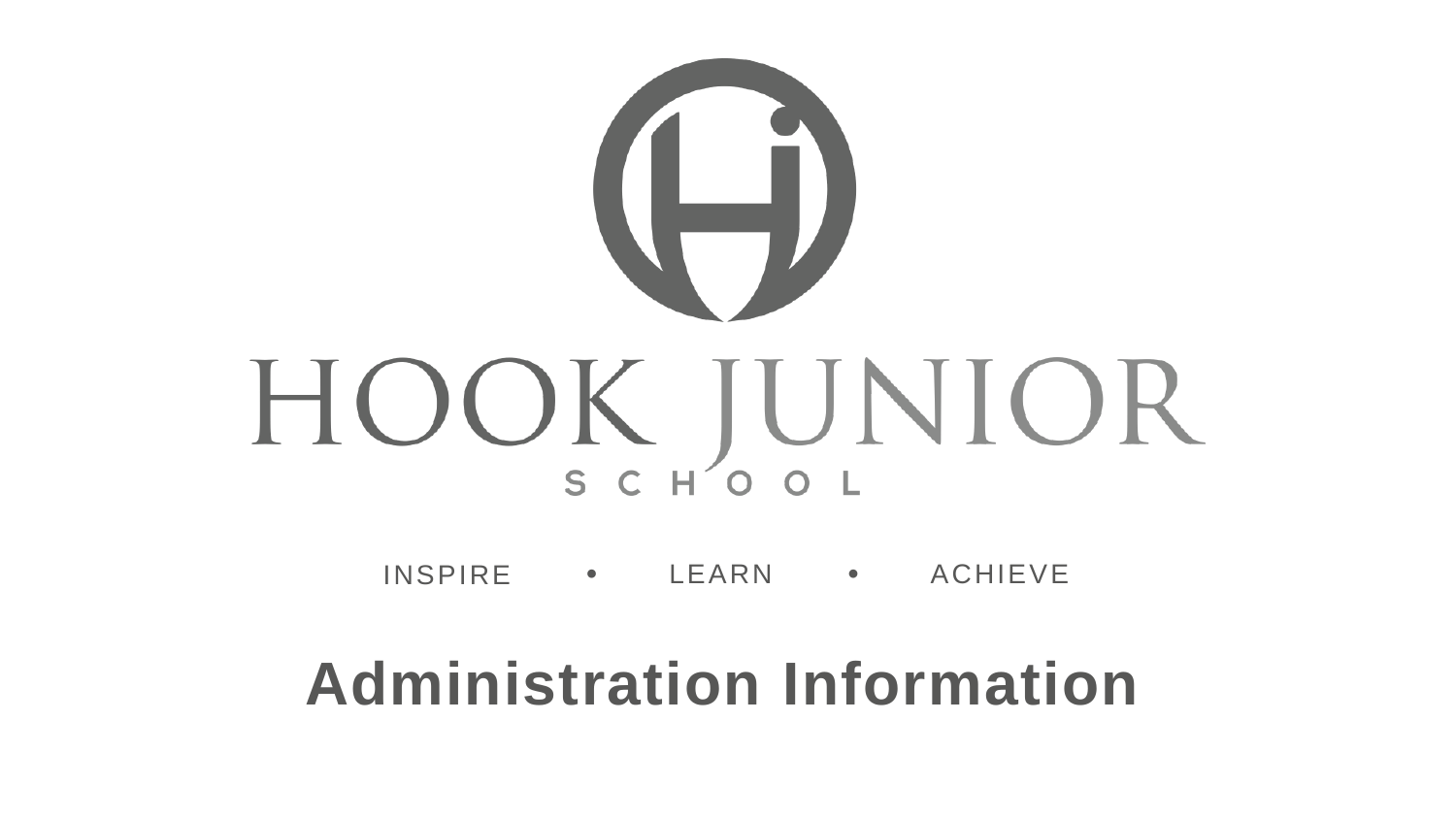# Administration Information for Parents and Carers

- The information in this presentation introduces you to some school procedures, requests some information from you that will help us to stay in touch and also to make your child's transition an enjoyable experience.
- If you have any questions, please do not hesitate to contact the office on 01256 762 468 or by emailing adminoffice@hook-jun.hants.sch.uk.
- Further information regarding all aspects of the Junior School can be found in the Parents section of our website, www.hook-jun.hants.sch.uk
- If after reading this presentation, you require additional information, please in the first instance review further guidance on the school website. After doing so, if you still require assistance, please contact the school office.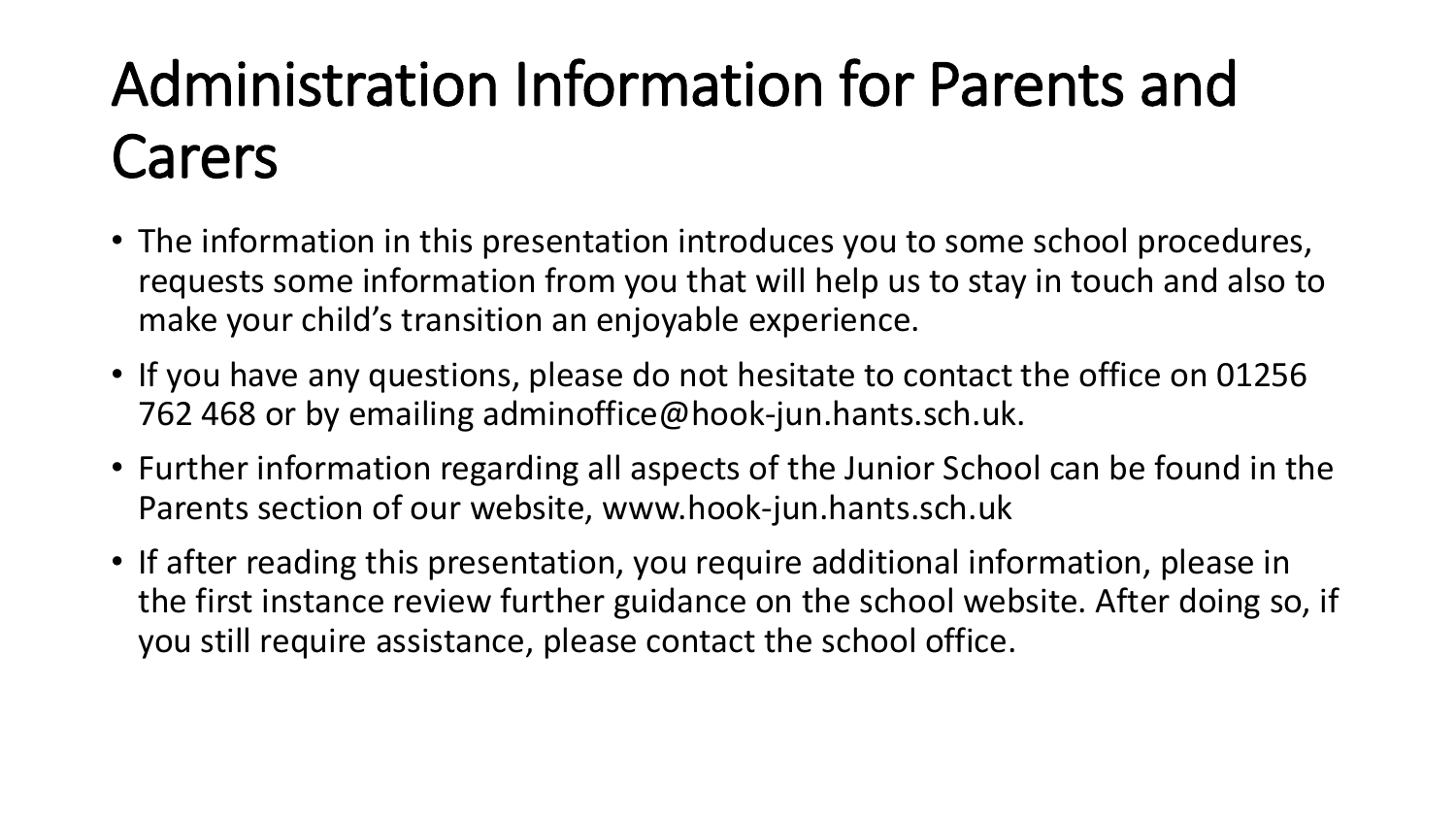# School Office Opening Hours and Staff

- The school office is open during term time Monday to Friday from 08:00 to 17:00.
- The office team will be happy to help you:
	- Mr Chris Grant, School Business Manager
	- Mrs Vera Sidhu, Administration Assistant
	- Mrs Stacey Stokes, Administration Assistant
	- Mr Simon Addison, Site Manager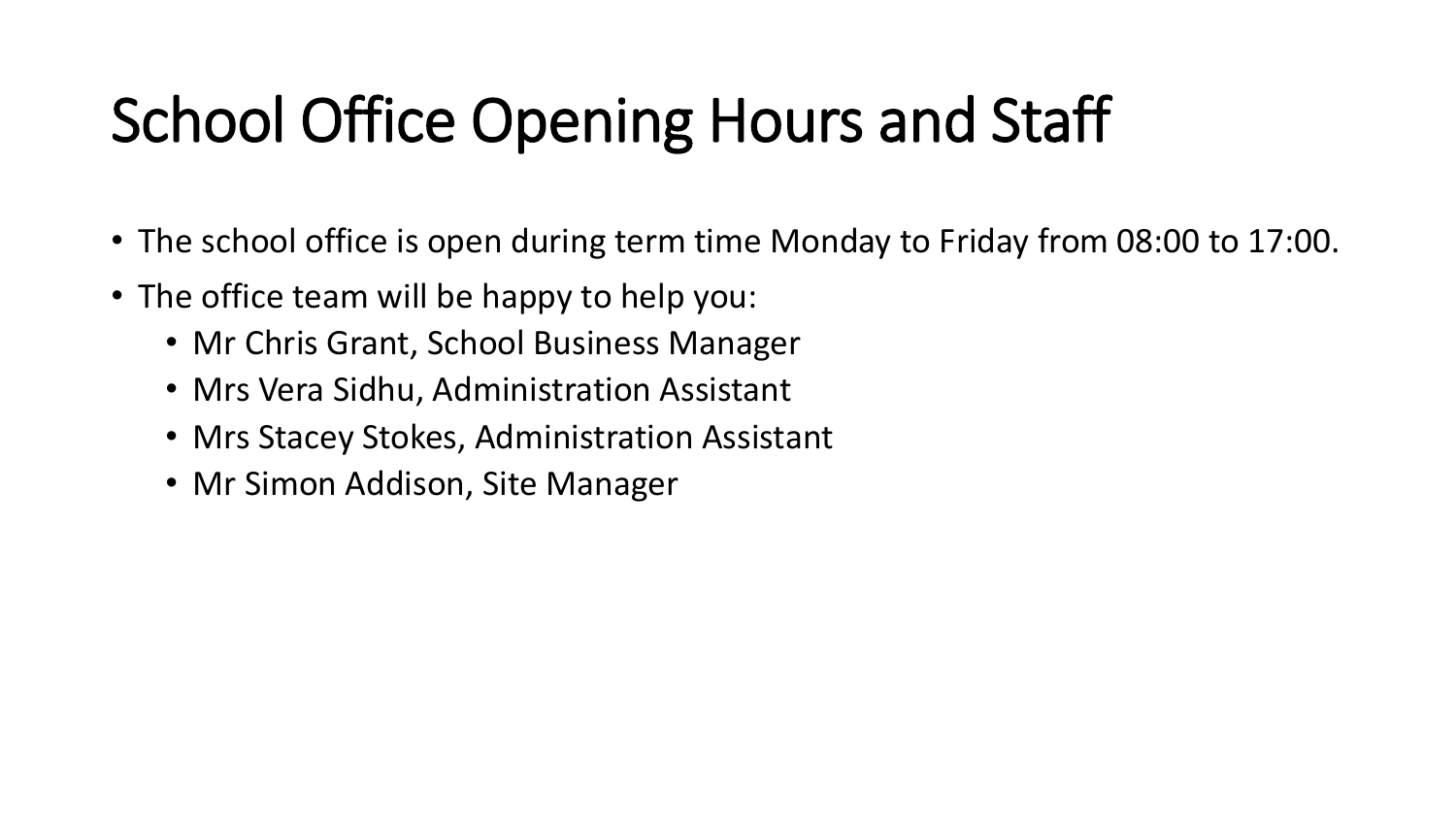## School Hours

- The School Day is summarised [in the Parents section of the school website.](https://www.hook-jun.hants.sch.uk/index.php/parents/the-school-day)
- School gates are open from 08:30 each day.
- Refer to our '[Full Opening to All Pupils](https://www.hook-jun.hants.sch.uk/index.php/parents/letters/1255-full-opening-to-all-pupils-on-7th-september-2020/file)' letter to find the required arrival gate and time for your child's class.
- Children must be dropped at the appropriate gate where a staff member will direct them to class.
- We operate a 'drop and go' system for a swift and efficient start.
- Parents are not permitted to enter with their child.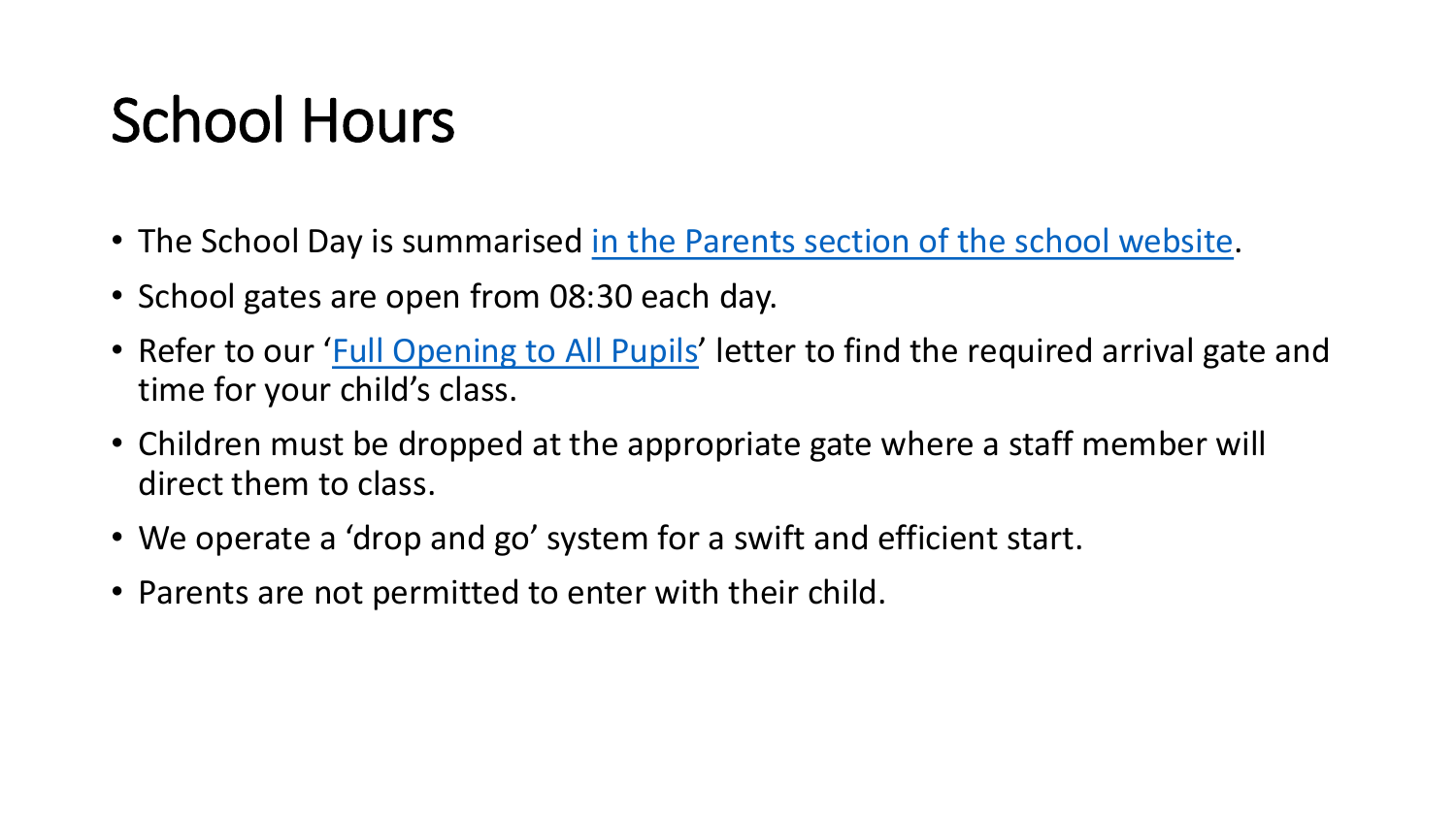### School Hours

- Children leave school from 15:00.
- Parents and carers must wait outside the appropriate gate.
- The class teacher will bring children to the gate and send them onward to you.
- If you need to discuss anything with the class teacher, please [do this via SeeSaw,](https://www.hook-jun.hants.sch.uk/index.php/pupils) our online learning platform.
- If you have something urgent to communicate, please contact one of the team in the school office.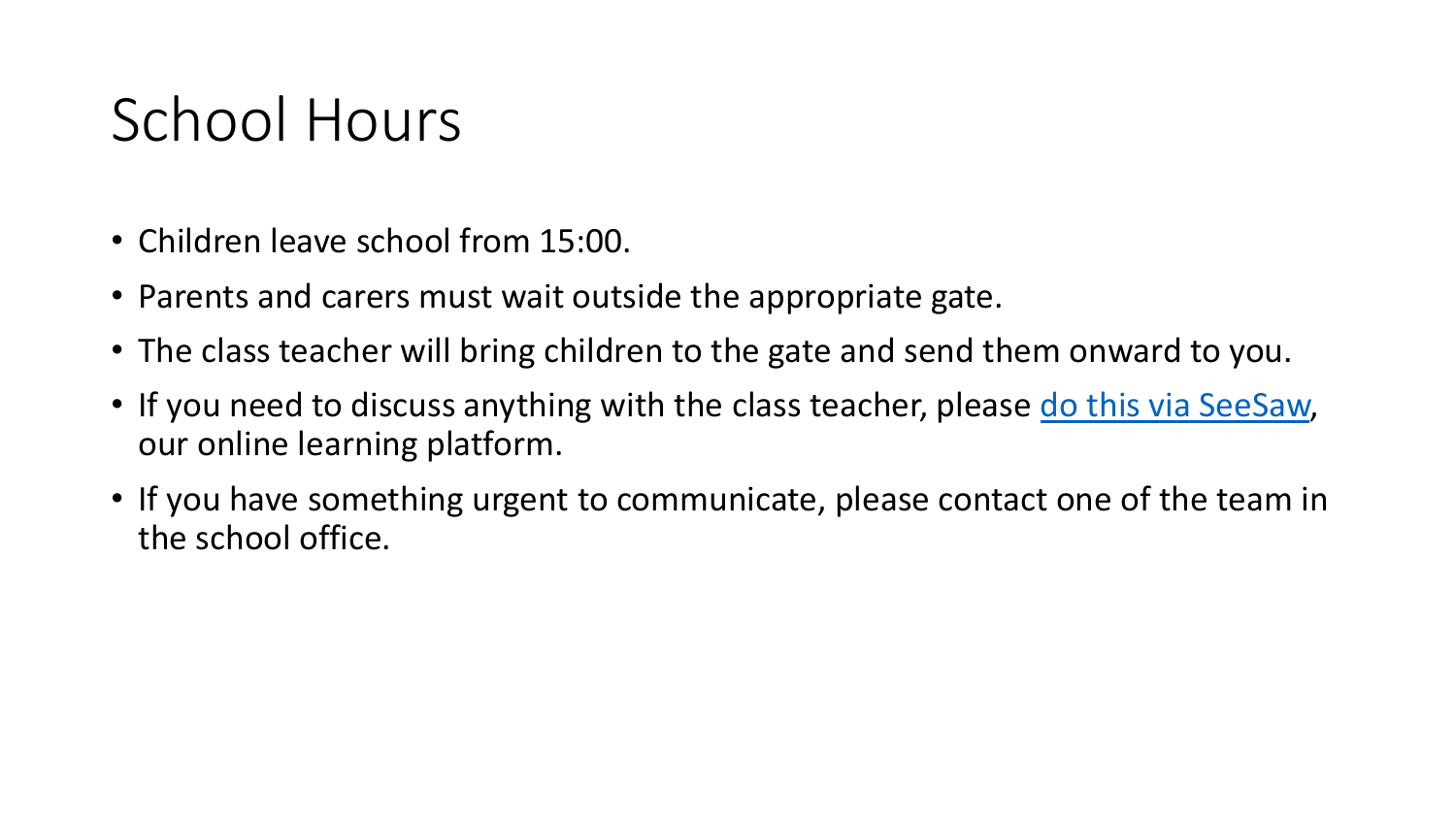#### Absence

- We encourage you to refer to NHS guidance in making a decision as to whether your child is well enough to come to school.
- Direct access to NHS guidance is available on the Parents page of the school website.
- Our Attendance policy and further attendance guidance is available on the [Absence and Attendance page](https://www.hook-jun.hants.sch.uk/index.php/parents/absence-and-attendance) in the Parents section of the school website.
- Attendance for all children is expected to be 98% or higher and we remind all parents that holidays during term time are not permitted.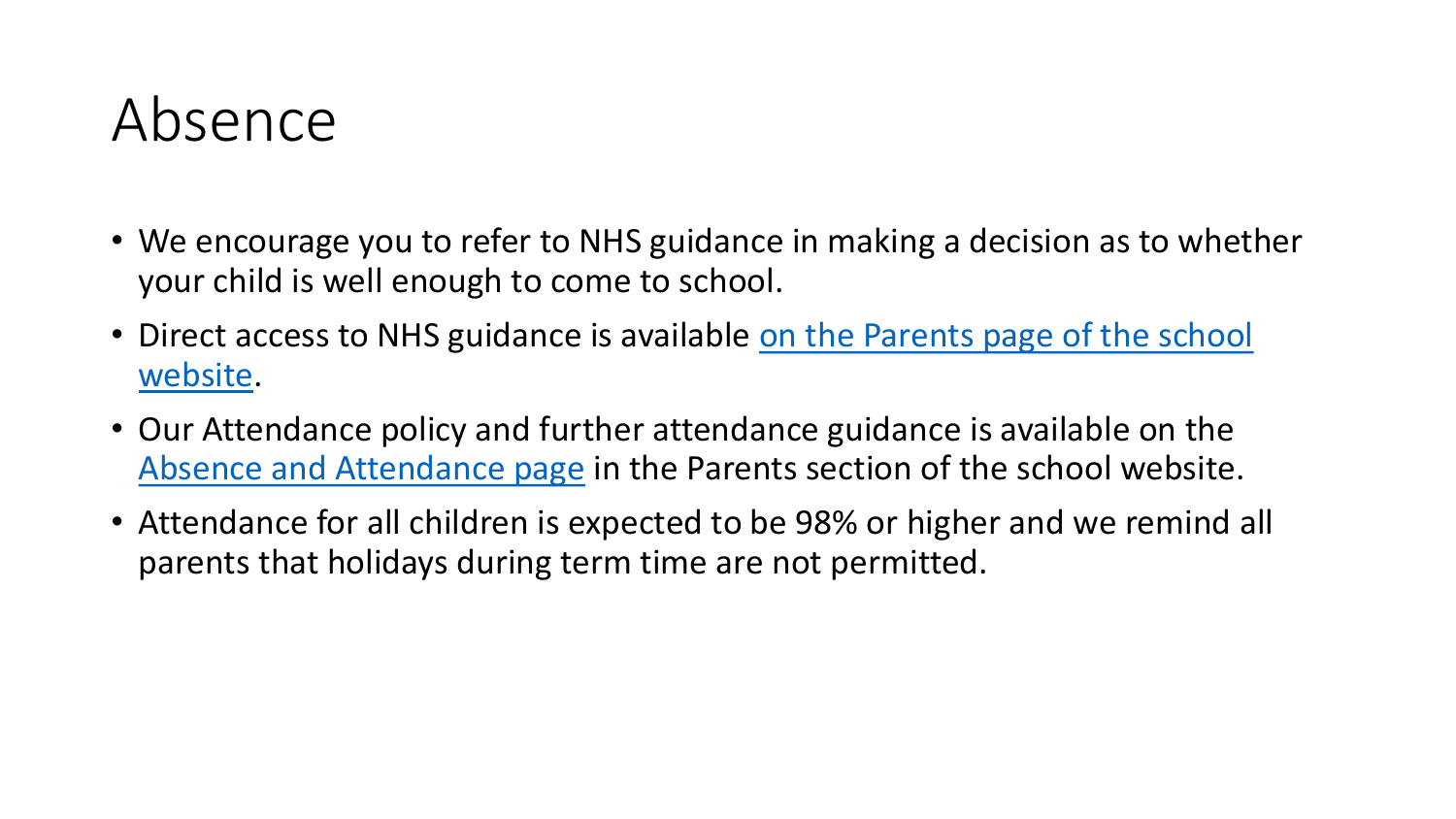### Absence

- Please be advised that it is the Headteacher's decision to determine whether any absence (including for illness) is authorised or not.
- Should your child be unable to attend school for any reason, you must telephone the school office on 01256 762 468 to advise us of their absence on each day your child will not attend.
- If your child does not arrive at school and you have not advised us of an absence, we will contact you and request an explanation for the absence.
- When your child returns to school, please provide a letter to confirm the reason for their absence, including any supporting evidence (for example, a doctor's note or hospital discharge document).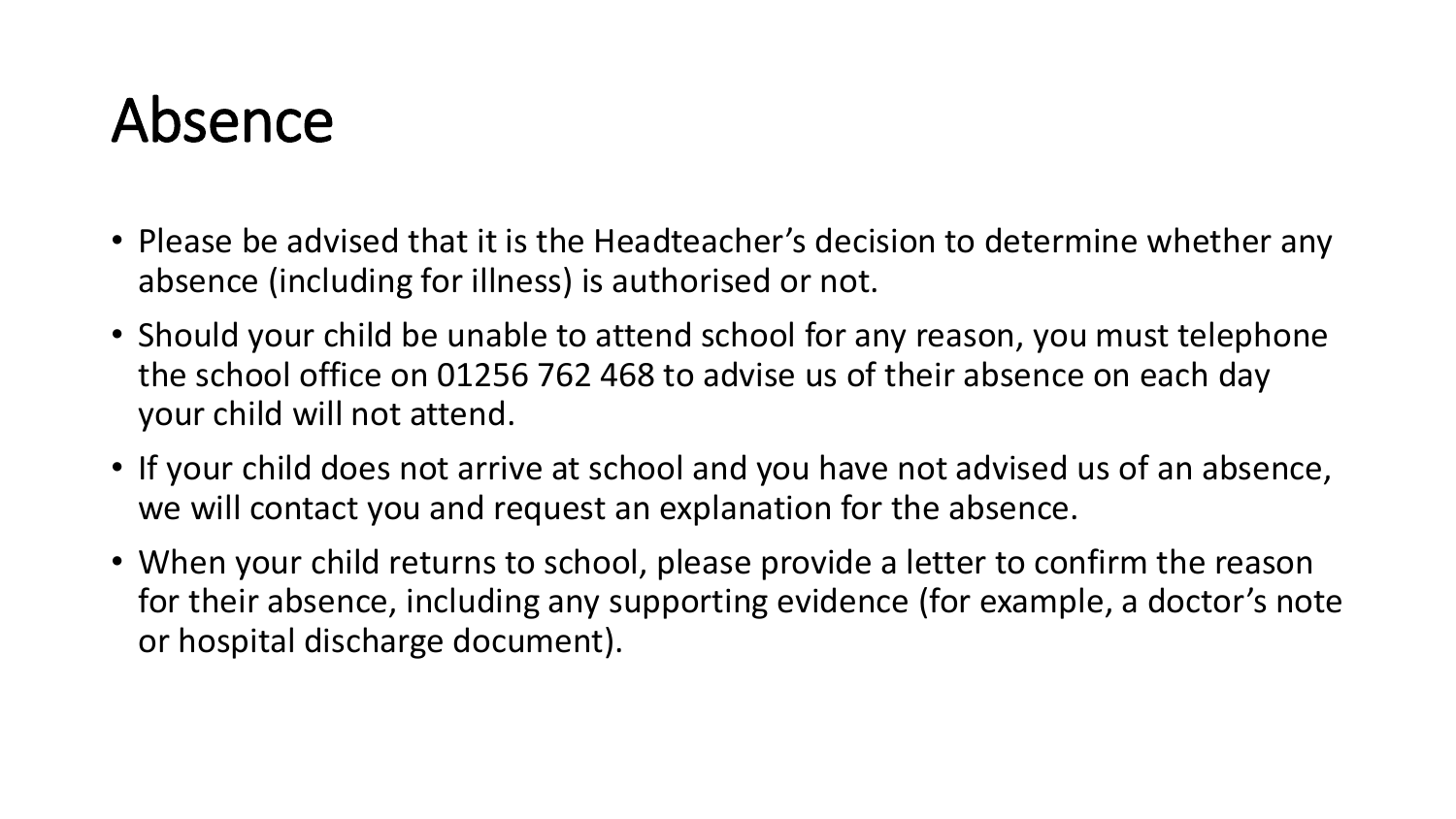## Medication in School

- School staff can administer certain medication to pupils if written parental consent has been given, this includes asthma inhalers.
- Request a for to consent to the administration of medication from the school office.
- Please do not send children to class with medication all medicines must be delivered by the parent or carer to the school office and a medication form completed before we can administer any medication.
- If you have not completed a consent form allowing us to administer medication, we may require that you return to school to administer medication.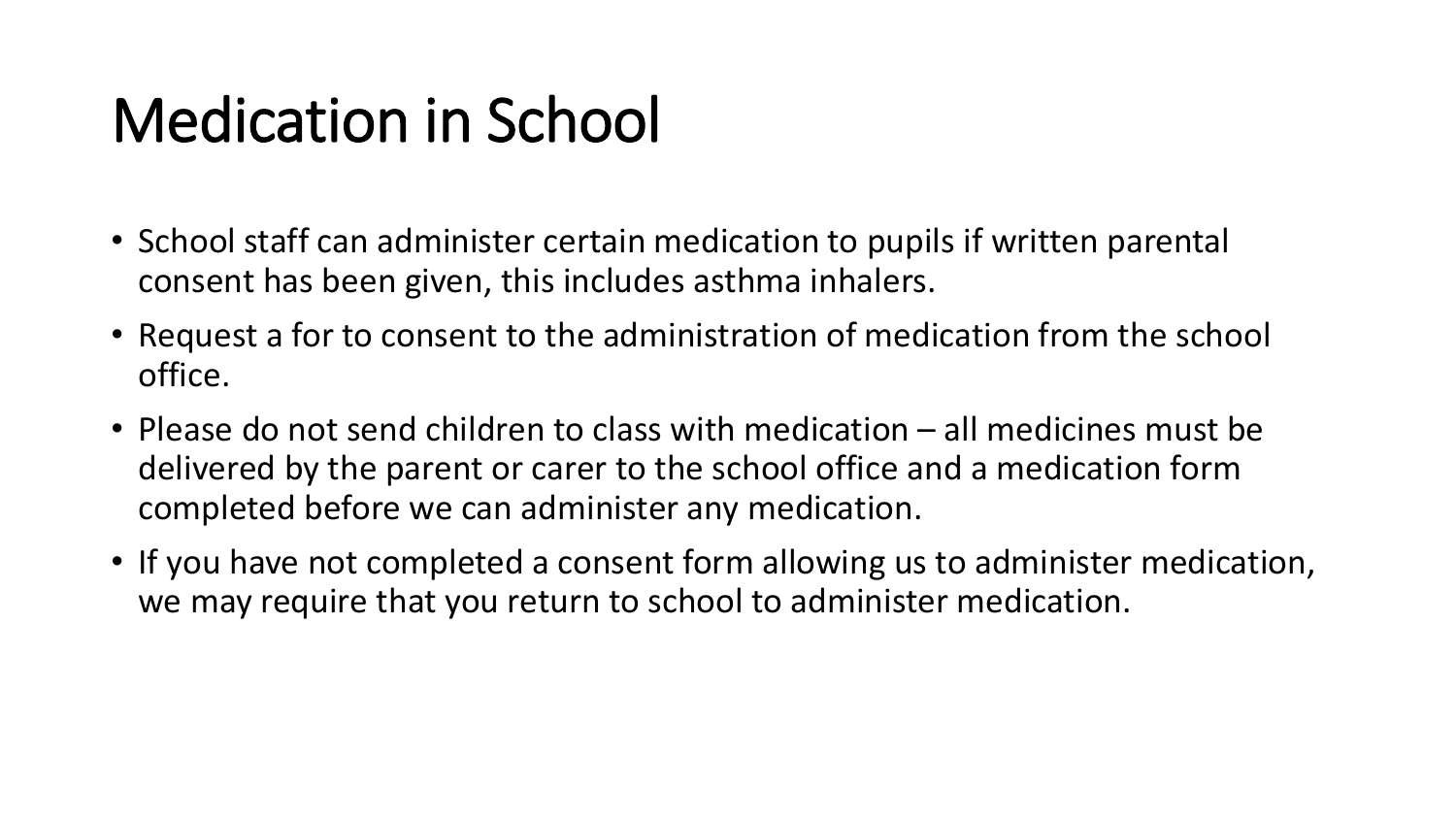## Additional Data Collection

- We request that you provide additional information about you and your child and ask you to do this [by completing a data collection survey.](https://www.surveymonkey.co.uk/r/MH983WS)
- Additional information about you and your child enables us to engage with you and support your child as they start school.
- If you experience any difficulty in completing the survey, or have further information to share with us that has not been specifically requested, please contact the school office.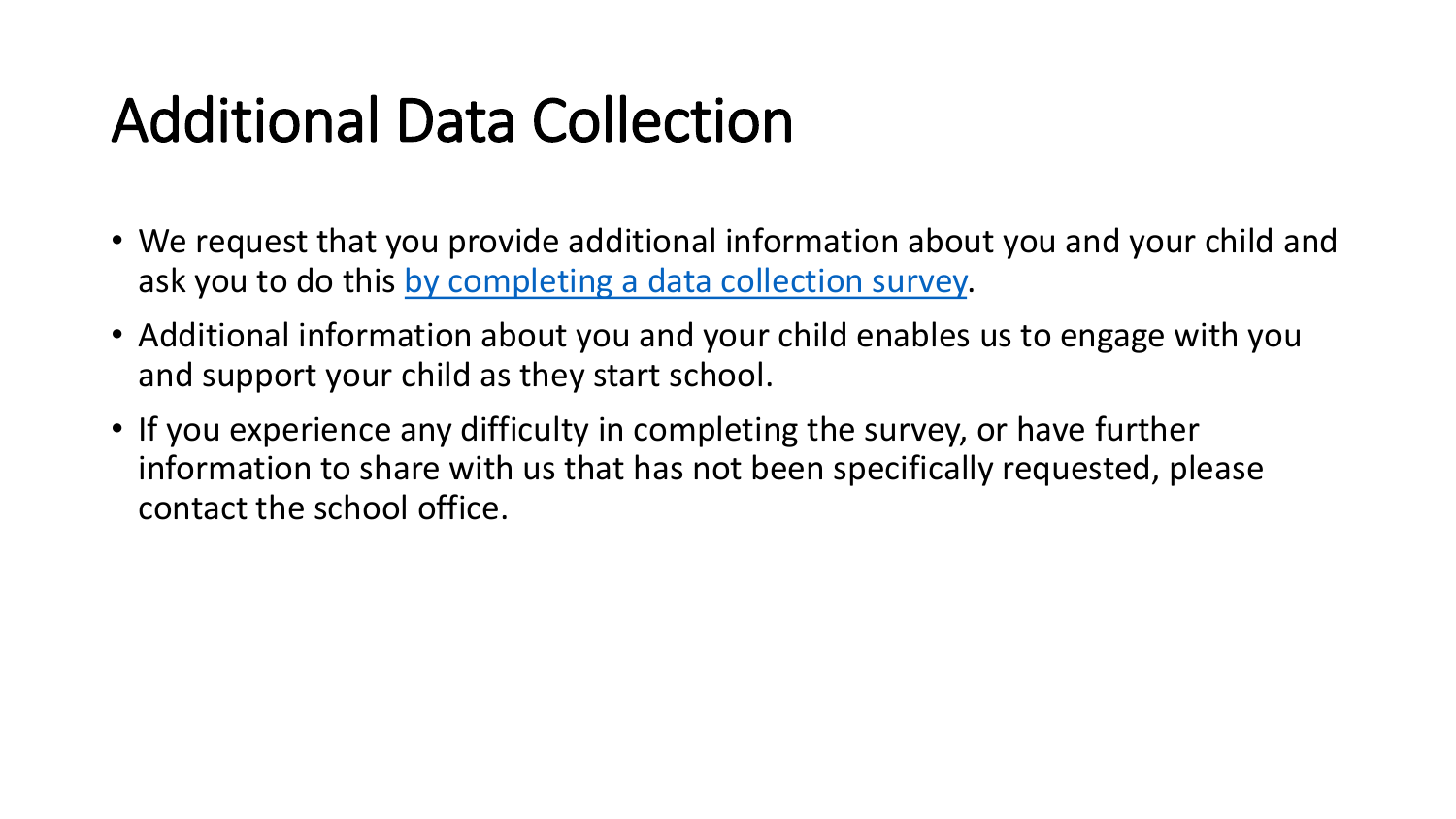## School Uniform

- School uniform is supplied by Marks & Spencer and is purchased online.
- [Uniform requirements and expectations](https://www.hook-jun.hants.sch.uk/index.php/parents/school-uniform) are explained fully in the Parents section of the school website, along with a link to the M&S Your School Uniform retail store.
- Your child will be part of a [school House team;](https://www.hook-jun.hants.sch.uk/index.php/about-our-school/school-houses) please ensure you purchase a tie and PE polo shirt in the appropriate House team colour.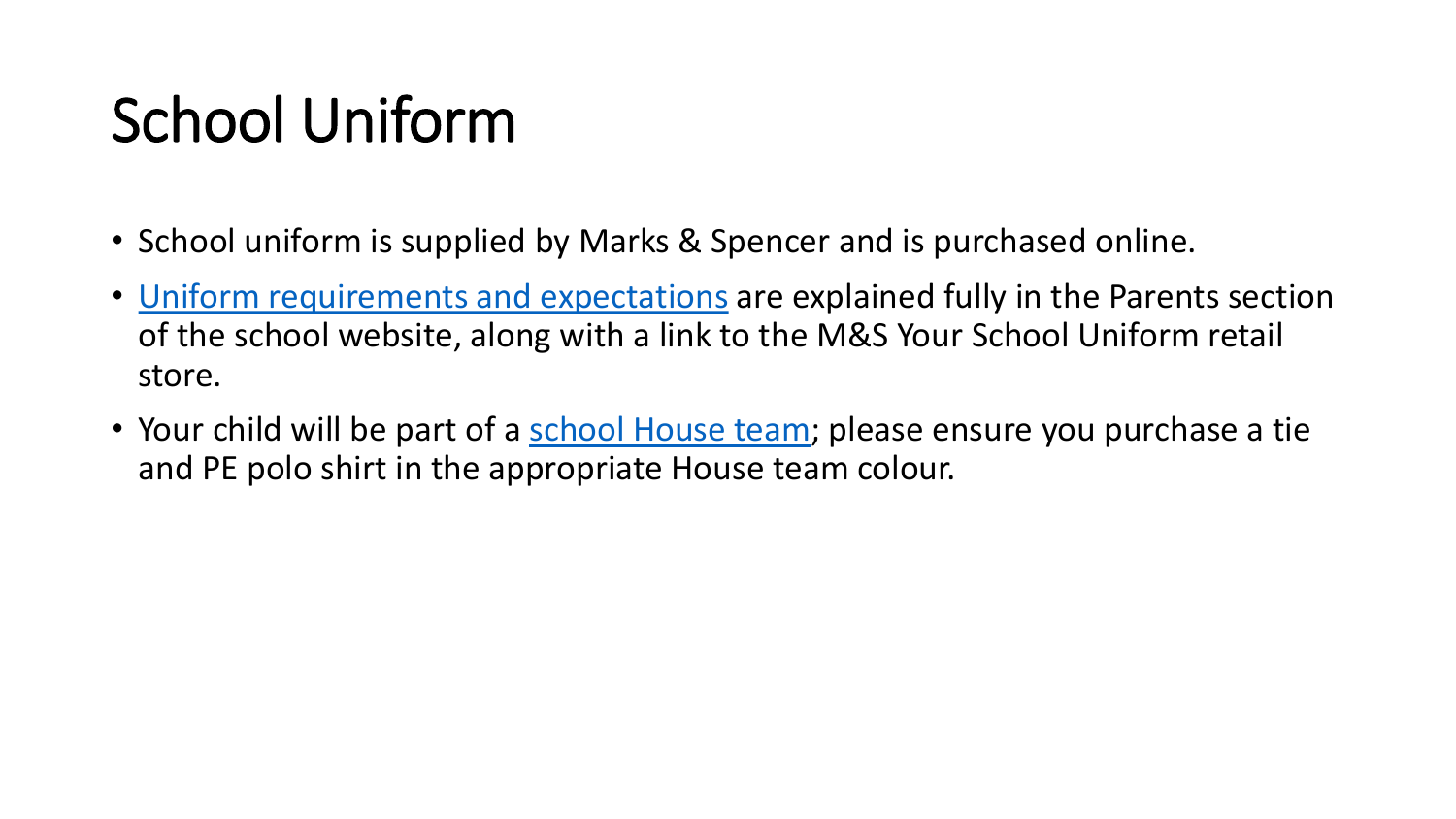- **Morning Snack**
- All children are encouraged to have a healthy snack during their morning break consisting of fruit, vegetables, yoghurt.
- Crisps, sweets and chocolate bars are not permitted.
- Please ensure that your child arrives at school each day with their own water bottle. Bottles will be refilled during the school day.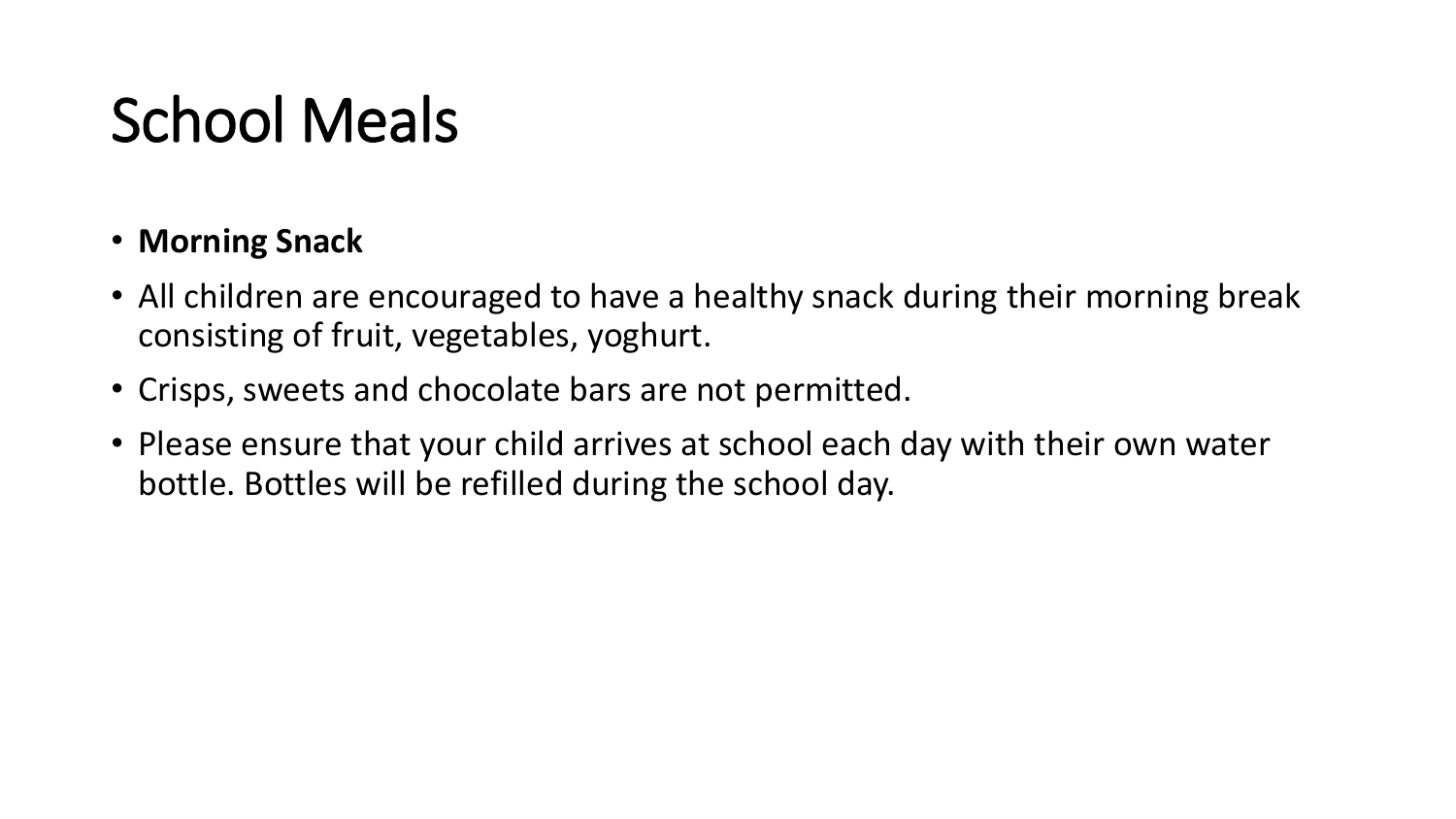#### • **School Lunches**

- Children have the option to bring their own lunch each day or have a meal provided by the school kitchen.
- School meals are provided by Hampshire County Catering Service (HC3S) at a cost of £2.40 per meal. No notice is required if your child requires a school meal.
- At the start of each day the class teacher will ask all children to confirm their lunch arrangements. Those who request a school lunch will be invited to choose an option from the menu of the day.
- The current menu is available for you to review via the **School Meals page** in the Parents section of the school website.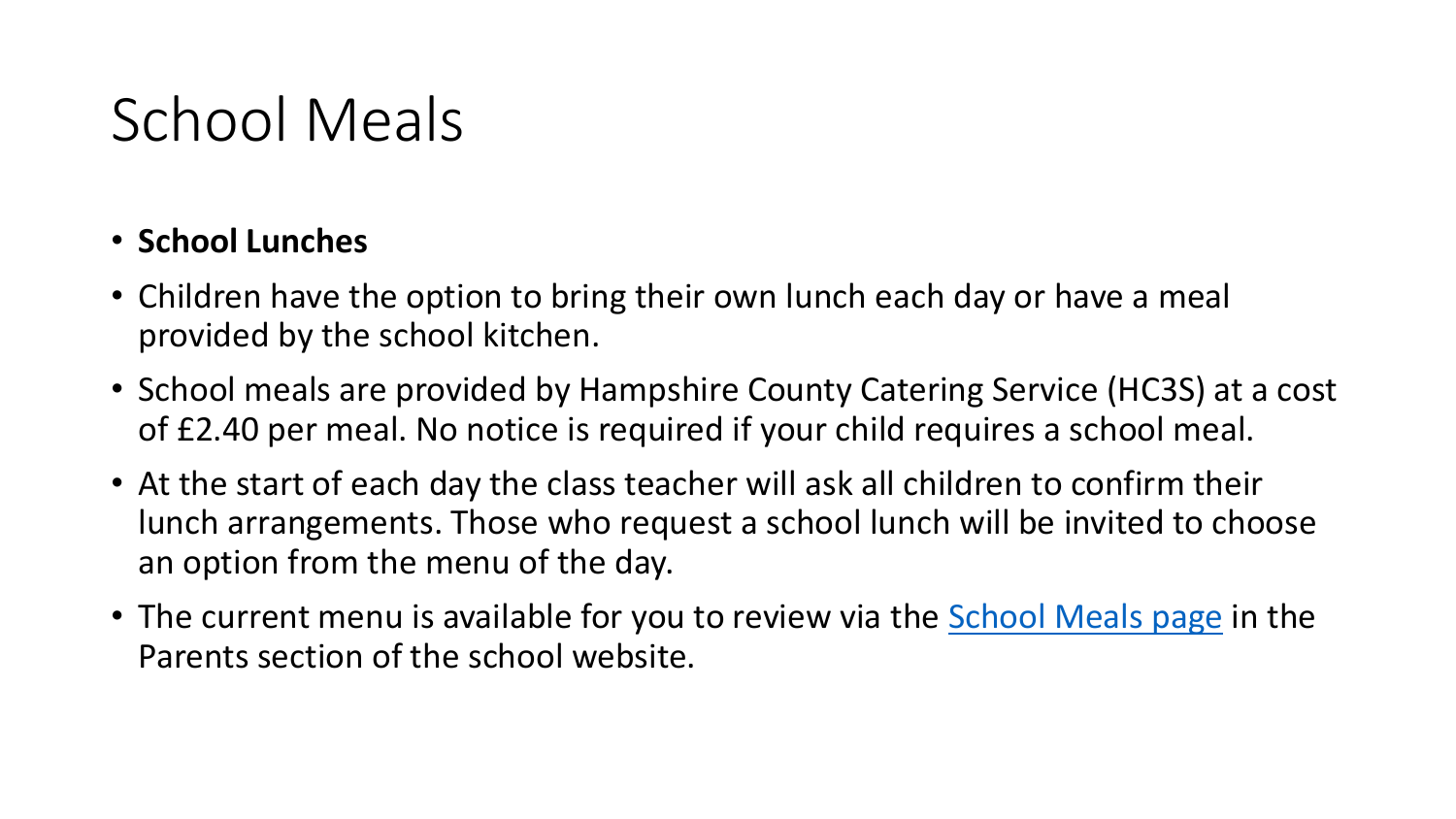- **Payment**
- You must pay in advance for school meals.
- [We encourage you to make payments for school lunches online via the Tucasi](https://www.hook-jun.hants.sch.uk/index.php/parents/assessment-parentsmenu-11) system.
- If you are unable to pay online we can accept cash and cheques (made payable to Hook Junior School) via the school office.
- We cannot accept card or contactless payments at the school office.
- Tucasi login details will be provided.
- All payments made at the school office must be delivered in a clearly marked envelope showing your child's name and class.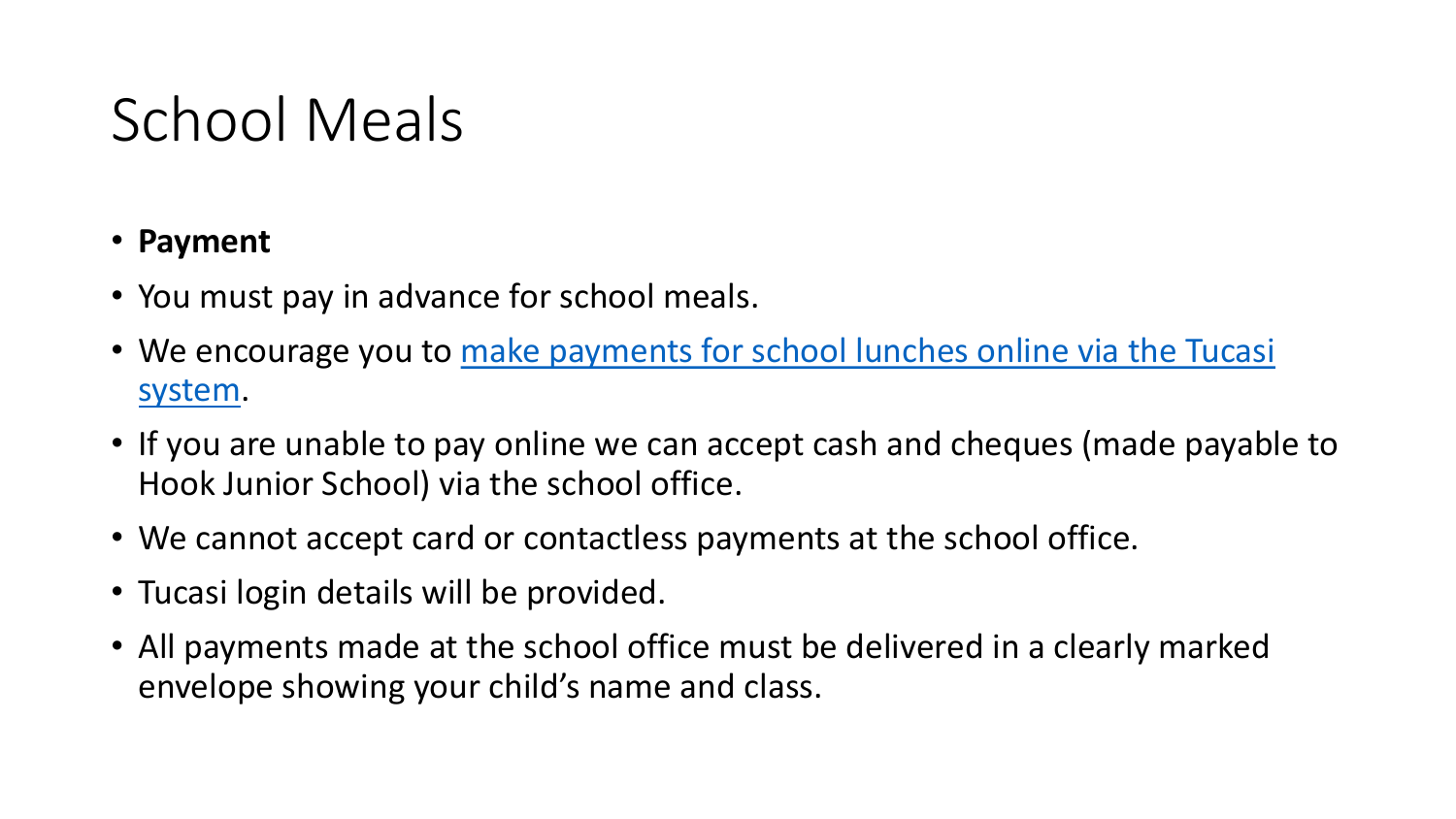- **Payment**
- If meals are not paid for in advance then a debt collection procedure will be invoked.
- We will remind you regularly of any balance owed.
- If your debt is significant and / or long standing, we will issue a final notice before taking legal action to recover the amount owed.
- If you have not paid for a school lunch, or your child's dinner money balance is in debt, a school meal will not be provided and you will be required to deliver a packed lunch to school for your child before lunchtime.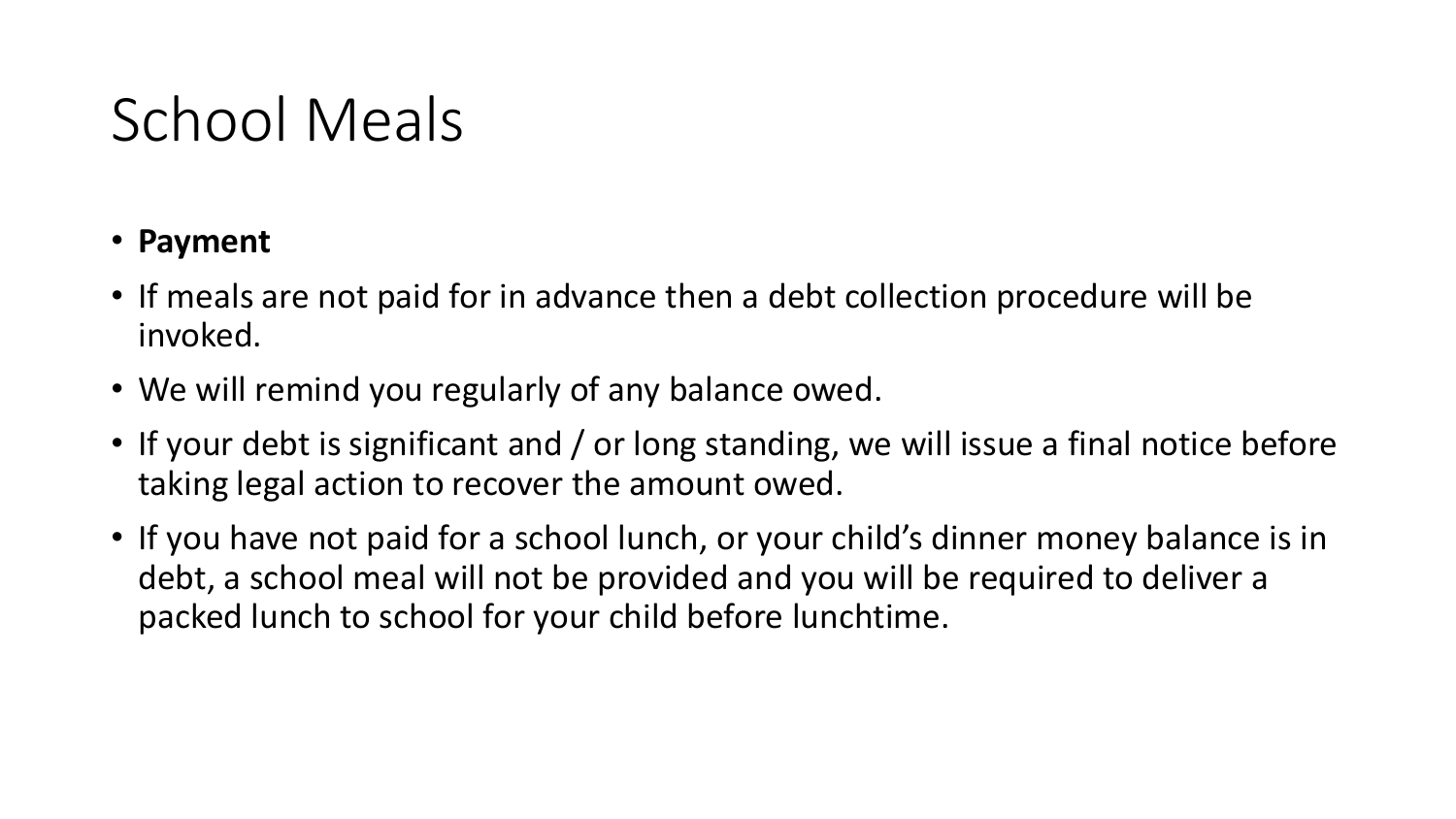#### • **Free School Meals**

- If you are in receipt of one or more benefits (income support, for example), your child may be entitled to receive free school meals.
- You can check your eligibility and apply for free school meals via this website: <https://www.cloudforedu.org.uk/ofsm/hants/>.
- Alternatively, if you do not have access to the internet, the school office staff will be happy to assist.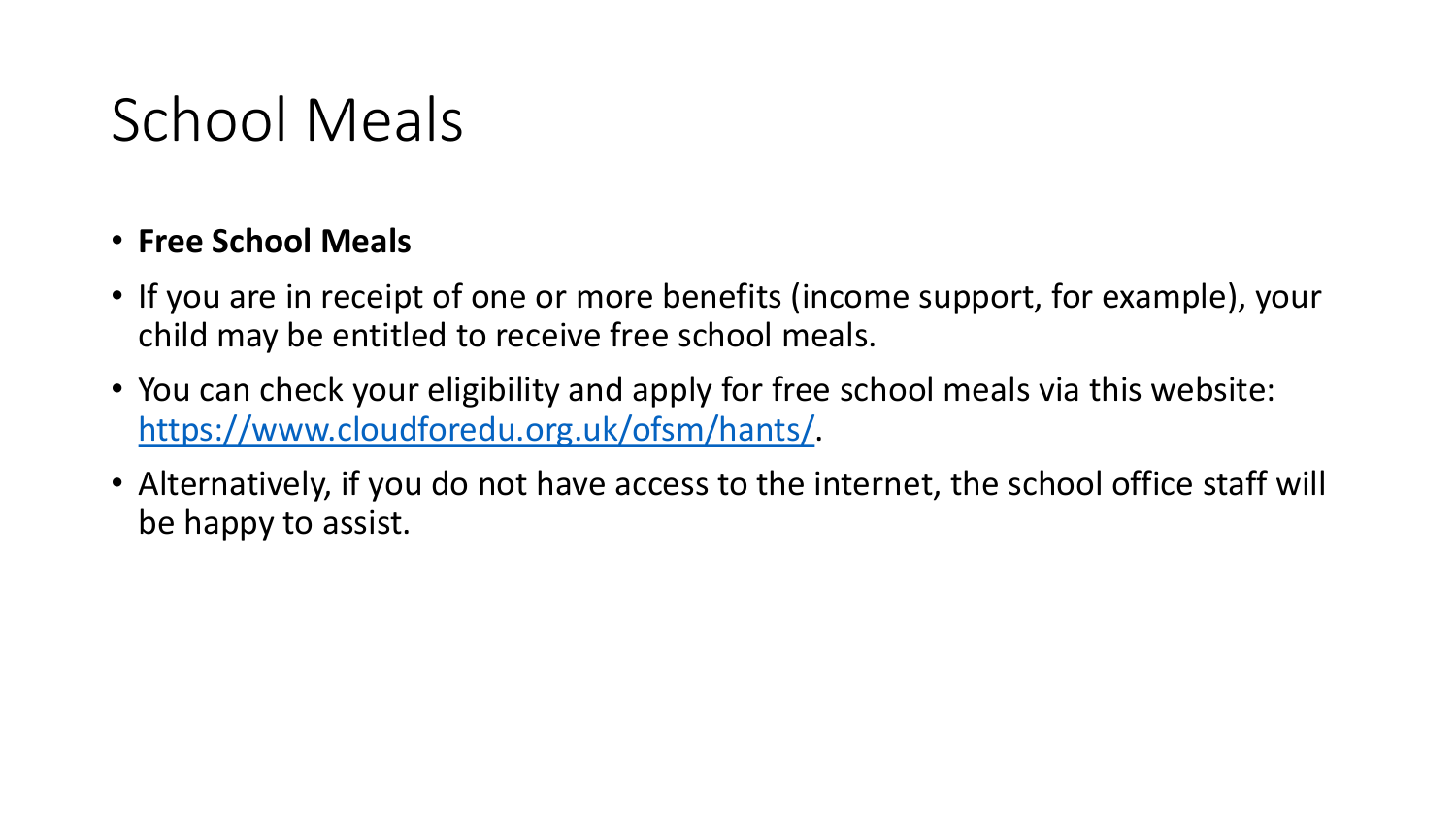#### • **Packed Lunch**

- If your child prefers, you may provide them with a healthy packed lunch which must arrive each day with your child in a suitable named and re-usable container.
- We actively teach and promote the importance of a healthy balanced diet so please can we ask that you keep the contents of your child's lunchbox healthy, nutritious and well balanced and also include a drink.
- Fizzy drinks, sweets and chocolate bars are not appropriate for a packed lunch.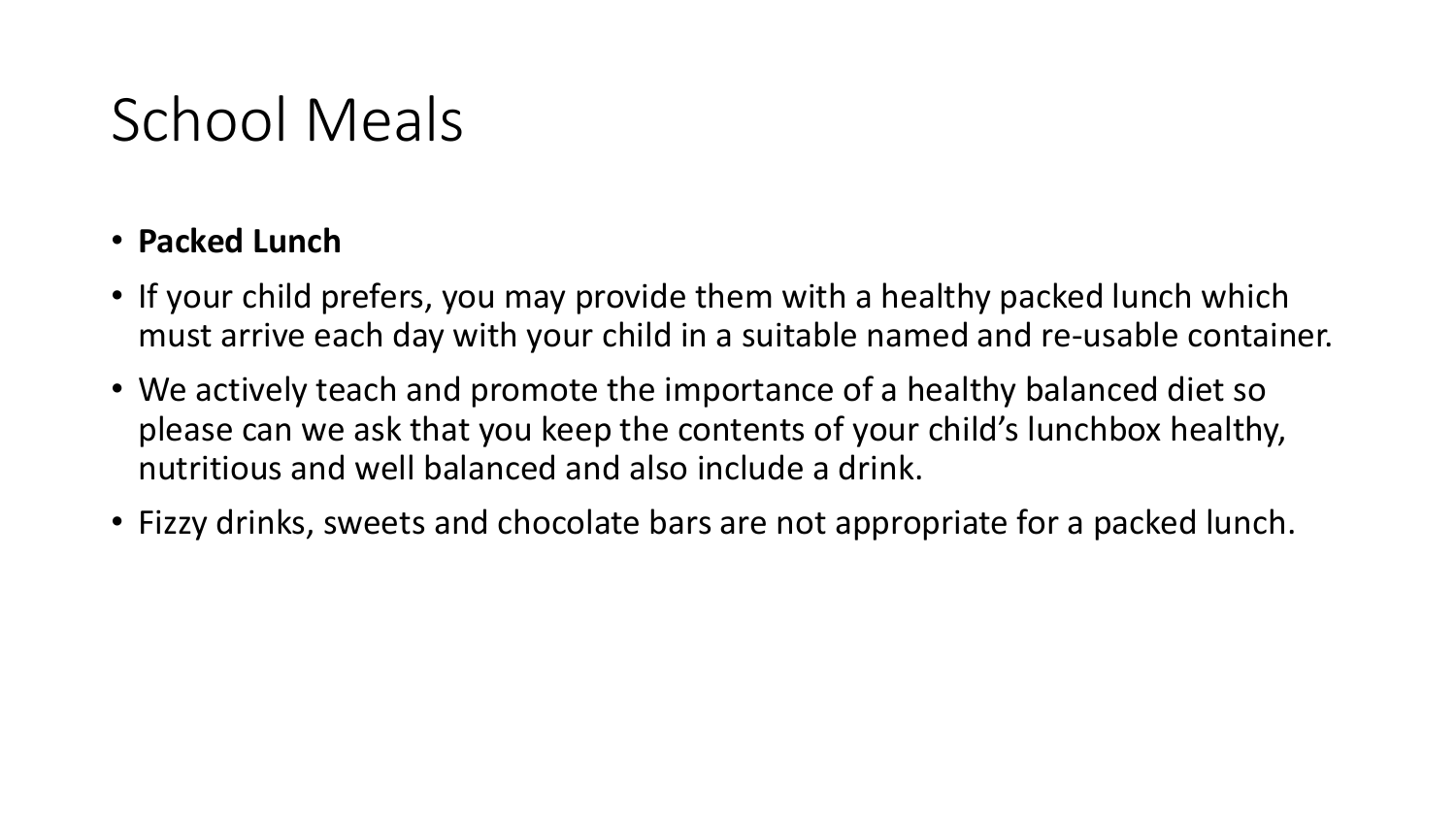- **Food Intolerances and Allergies**
- If your child has any food intolerances or allergies please let us know via the data collection survey.
- If your child has specific dietary requirements then please also advise the school office and complete a [Medically Identified Special Diet Application](https://documents.hants.gov.uk/HC3S/MedicalSpecialDietForm.pdf).
- Your application for a special diet must be signed and stamped by a doctor or dietician before it can be implemented.
- A special menu is offered for children with specific dietary requirements.
- Dietary preferences (for example, for religious reasons), should be communicated to the school office via a written note.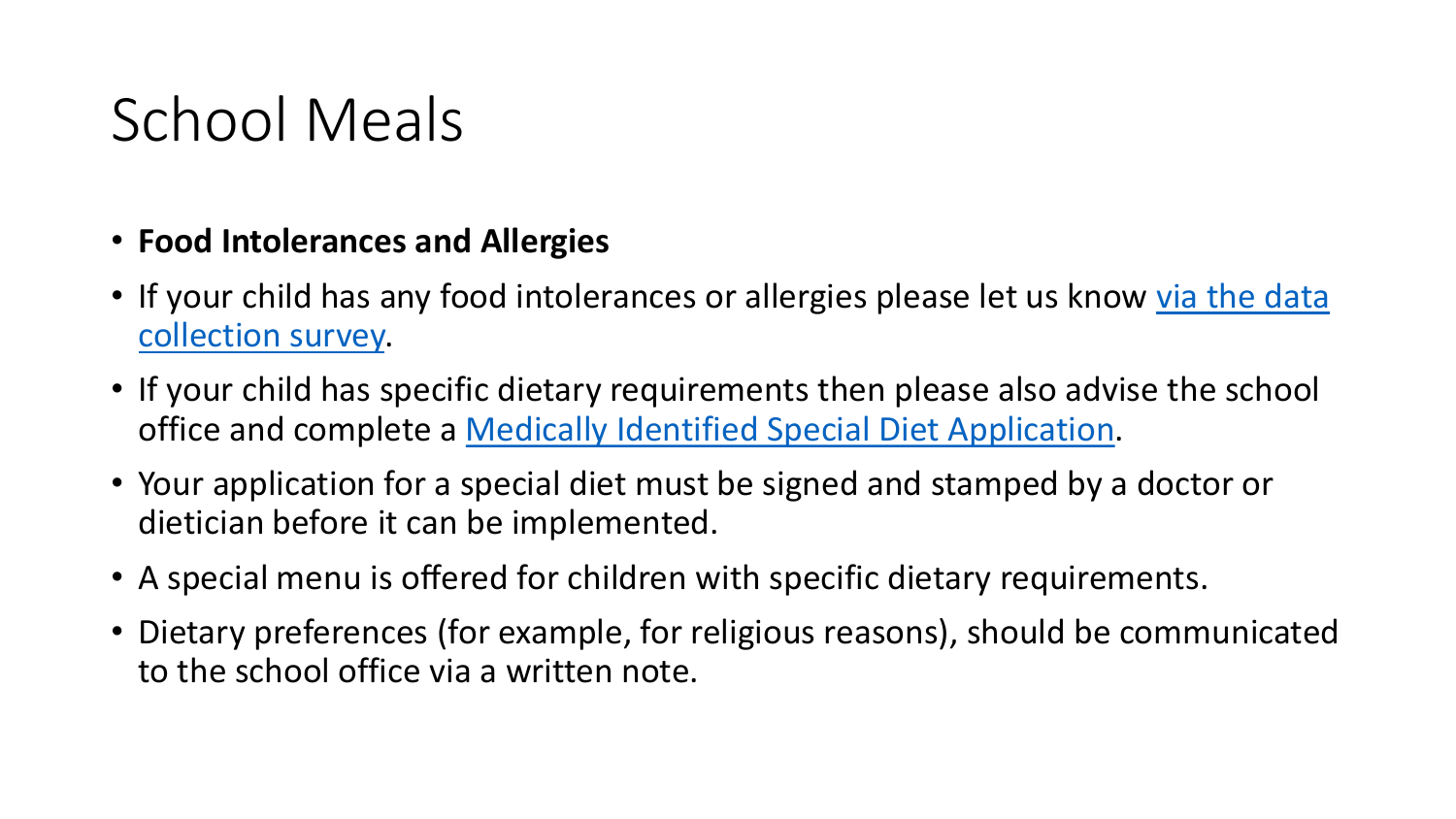- **Nuts**
- We have a number of children within our school with severe nut allergies.
- Please do not send your child to school with products containing nuts (this includes sandwich fillers containing nuts)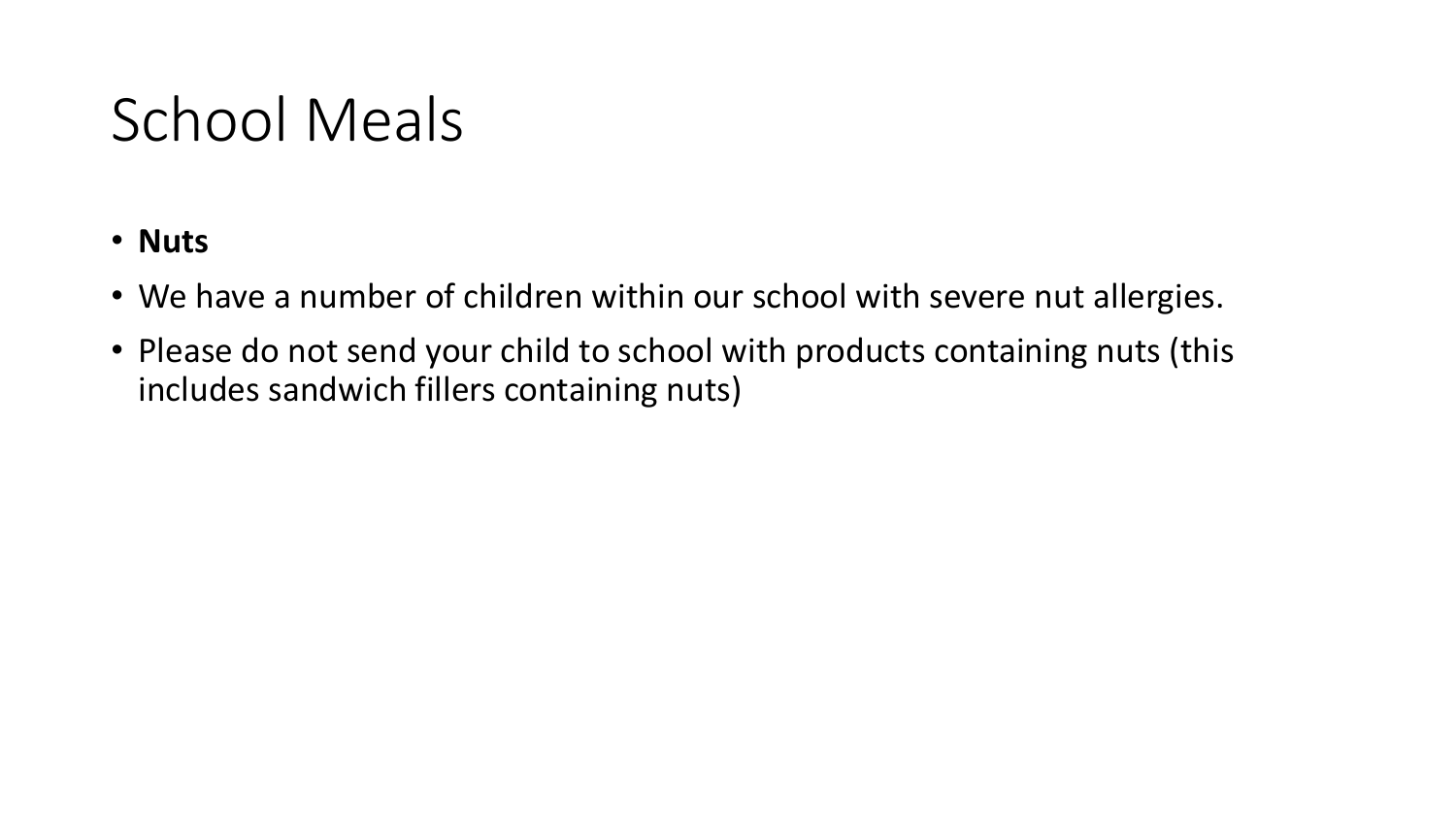#### Debt

- It is our expectation that as a parent you will not incur debts for services provided by the school that require a payment. By this, we refer to services or resources provided where a mandatory payment is required, such as school meals and residential trips.
- Any debt that you incur will directly affect the resources that we would otherwise direct to teaching and learning.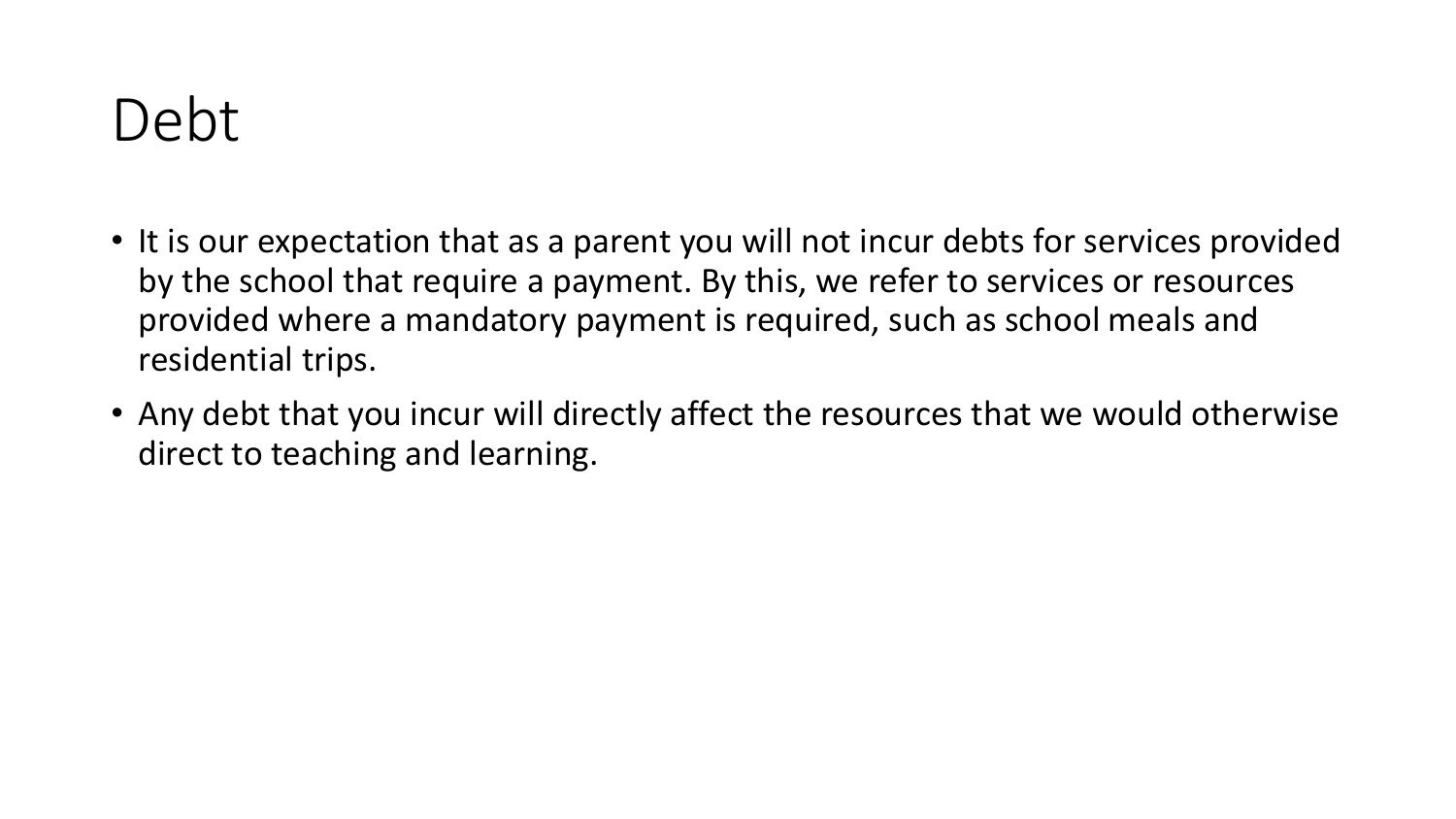## Health and Safety

- Regular health and safety inspections are carried out within the school buildings and around the school grounds to ensure that children remain safe when in school.
- Please notify the school office if you have any safety concerns that you would like to bring to our attention.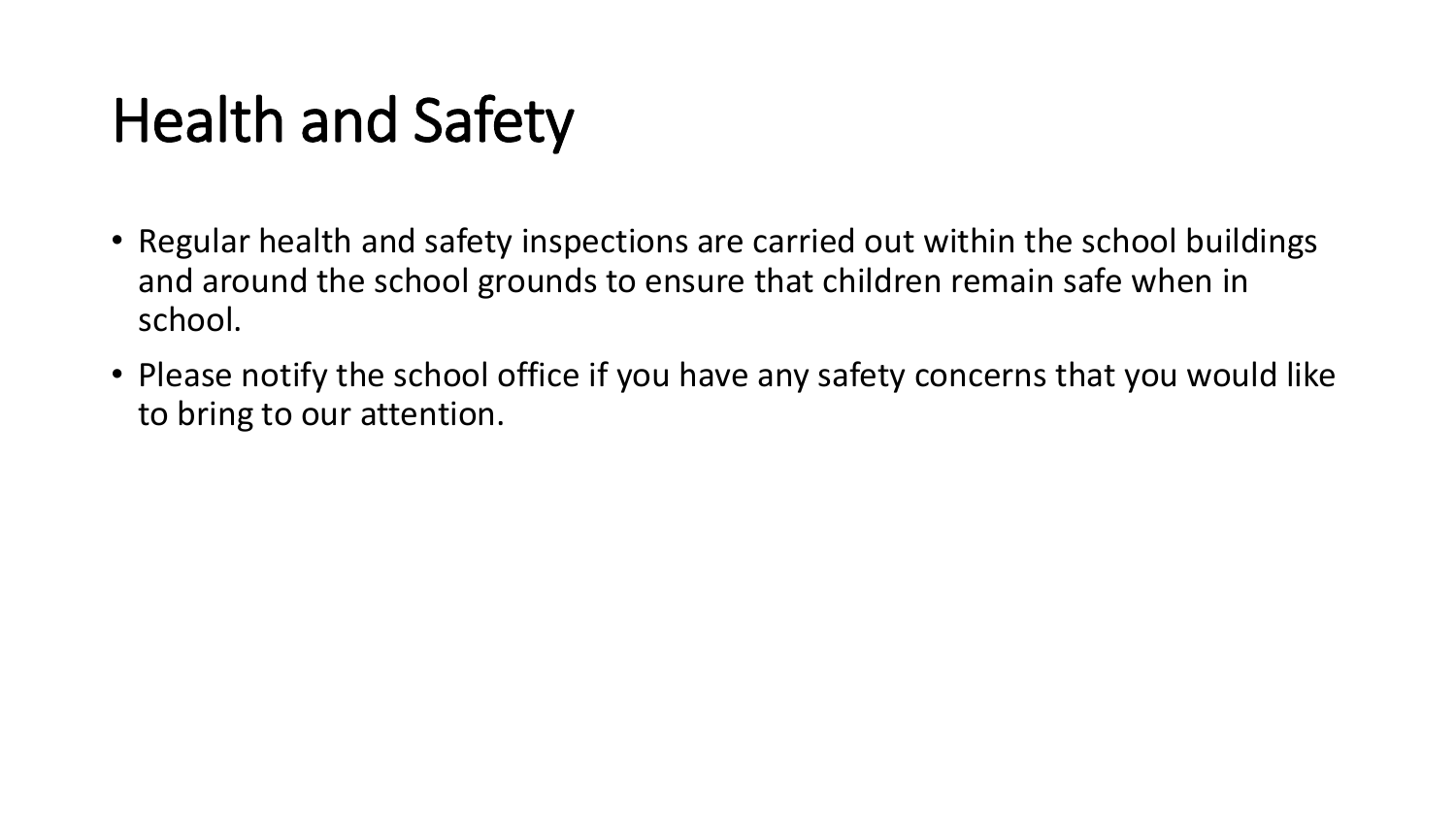## First Aid

- All staff are qualified in emergency first aid and will attend to the medical needs of children when required.
- Miss Carne our Inclusion Leader, oversees individual care plans and the medical provision in school.
- If your child requires first aid during the school day, we will complete a medical report slip and a copy of this will be sent home with your child.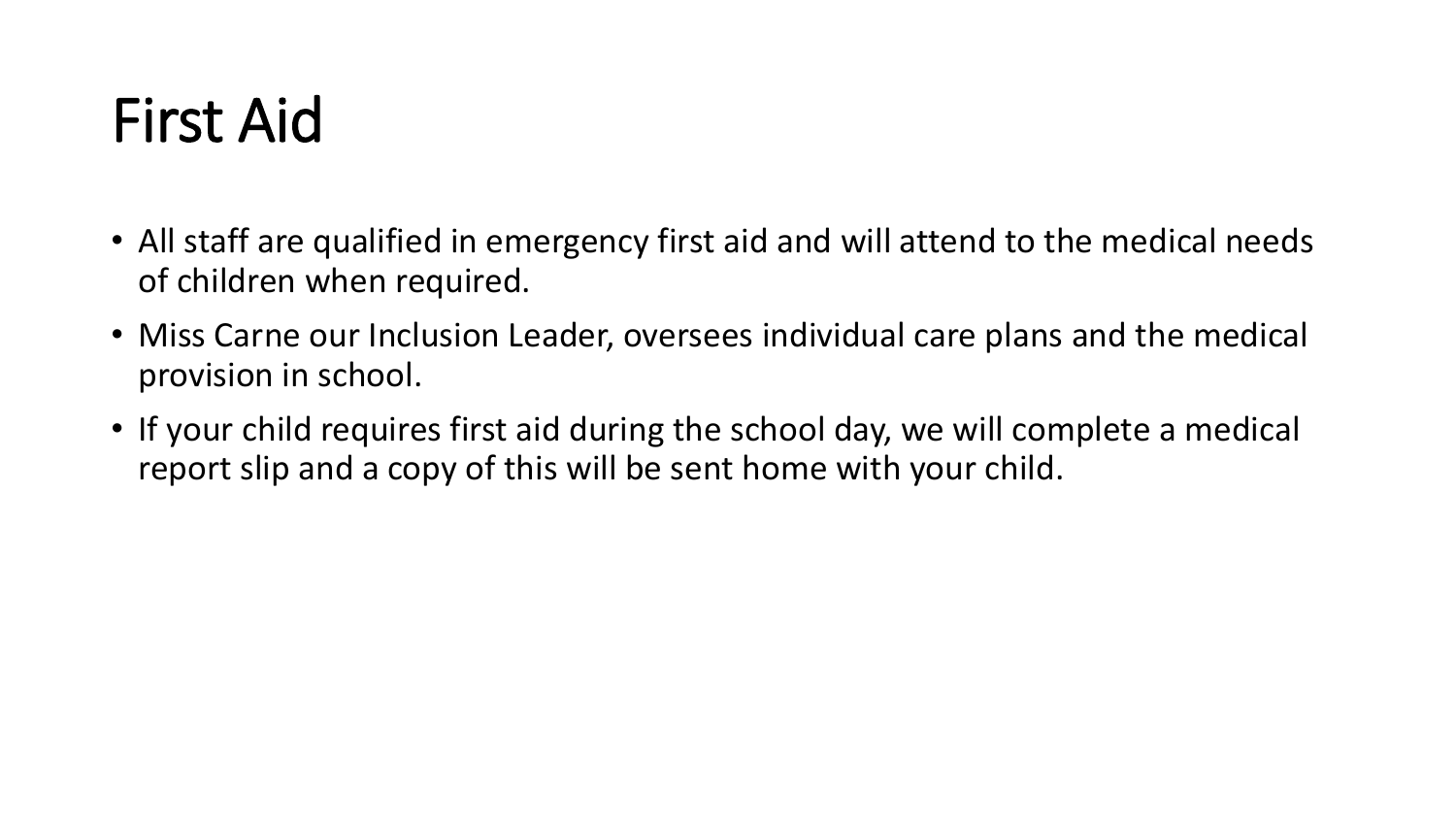#### First Aid

- Additional guidance will be provided in the case of head injuries where there is a possibility of concussion.
- If we are concerned about your child's condition in any way, we will contact you immediately and recommend a course of action, which may include you attending school to collect your child and arrange further care with a local medical practice.
- You must provide details of any medical condition affecting your child in our data collection survey.